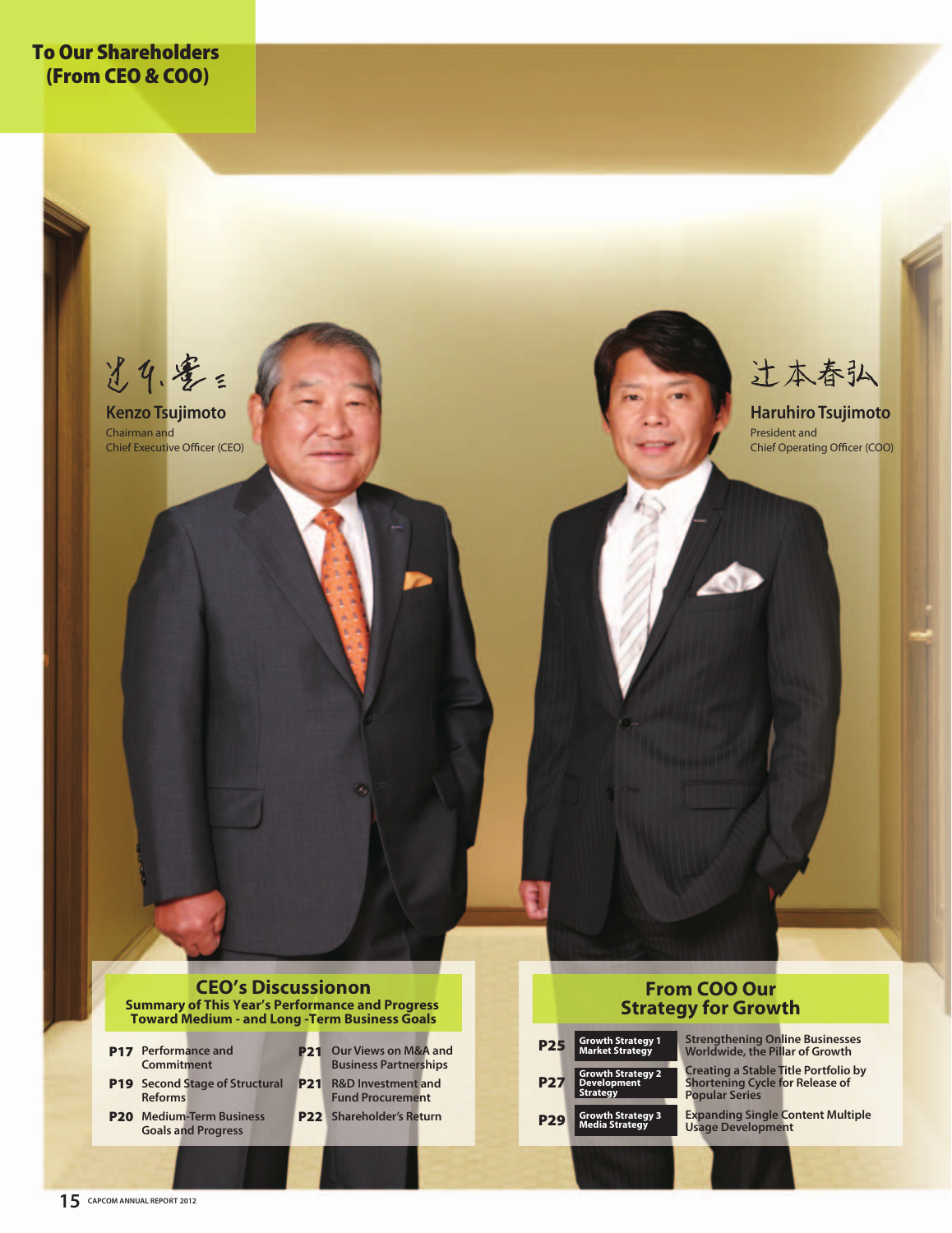# **Strengthening Development in the Expanding Online Market to Become Number One Across All Game Platforms.**

## **Expanding the Game Market through Platform Diversification**

In 2011, the global economy once again showed signs of deceleration. In addition to the dampening effects of economic stimulus in developed nations and the European financial crisis, surging prices in developing economies and continued tight monetary policy softened domestic demand. In Japan, despite signs of recovery on the heels of a depreciating yen and a rise in stock prices near fiscal year-end, the export environment continued to deteriorate from the sharp rise in the value of the yen and a temporary lull prevailed over the economy due to falling stock prices.

 In our industry, with the rise of mobile and smart phones, the game platform is expanding; online businesses such as PC online and downloadable content (DLC), including low-priced mobile content with low barriers to entry, continue to rise. Consequently, the size of the game market continued to grow robustly, reaching 52.9 billion dollars in 2011 (up 19.1% from the previous year). Core users of home video games are predominately located in Japan, North American and Europe, while mobile content is centered on casual users from over 100 different countries across the globe. Investors are concerned about cannibalization, but there is none; these coexist as platforms and are growing. As the game population expands in accordance with the spread of mobile contents and social games, there is strong potential for benefit when this content functions as a bridge to home video games. Accordingly, to increase market share in the global game market, Capcom will (1) increase the number of online business titles with high growth potential, (2) allocate management resources (development staff) to home video games, which comprise half the market despite sluggish growth rates (3) and, more than anything, create an extensive collection of popular contents to capture a wide user segment around the world.

## **Providing High-Quality Content for All Platforms**

Given these conditions, to meet our medium-term business goals, we are promoting three strategies: "strengthen the online business", "enhance the development of home video games" and "expand Single Content Multiple Usage".

Above all, we are engaged in increasing the number of social games for mobile/PC, enhancing home video game DLC, developing online business by region and strengthening development teams. Also, in terms of organizational structure, we integrated our global organizational function, unified the vertically divided consumer, mobile and PC online development structures and changed to a new multi-platform development structure to support all hardware. And, we added world famous content such as "Resident Evil" and "Street Fighter" to each platform. As a result, this year sales of online content were 15,700 million yen (up 21.7% from the previous year) and we forecast sales of 23,000 million yen in the next fiscal year, a dramatic increase of 46.5% on the realization of our growth strategy.

To accomplish our medium-term management targets of (1) operating margin of 15% or higher and (2) net sales of 500,000 million yen and operating income of 75,000 million yen (cumulative total for five years from the year ended March 2011 through the year ending March 2015), Capcom will invest 90% of its management resources into growth strategies.

On the following pages, we provide details useful for analysis by shareholders and investors. CEO Kenzo Tsujimoto will explain management policy, and COO Haruhiro Tsujimoto will explain business strategy.



 $+P29$ 

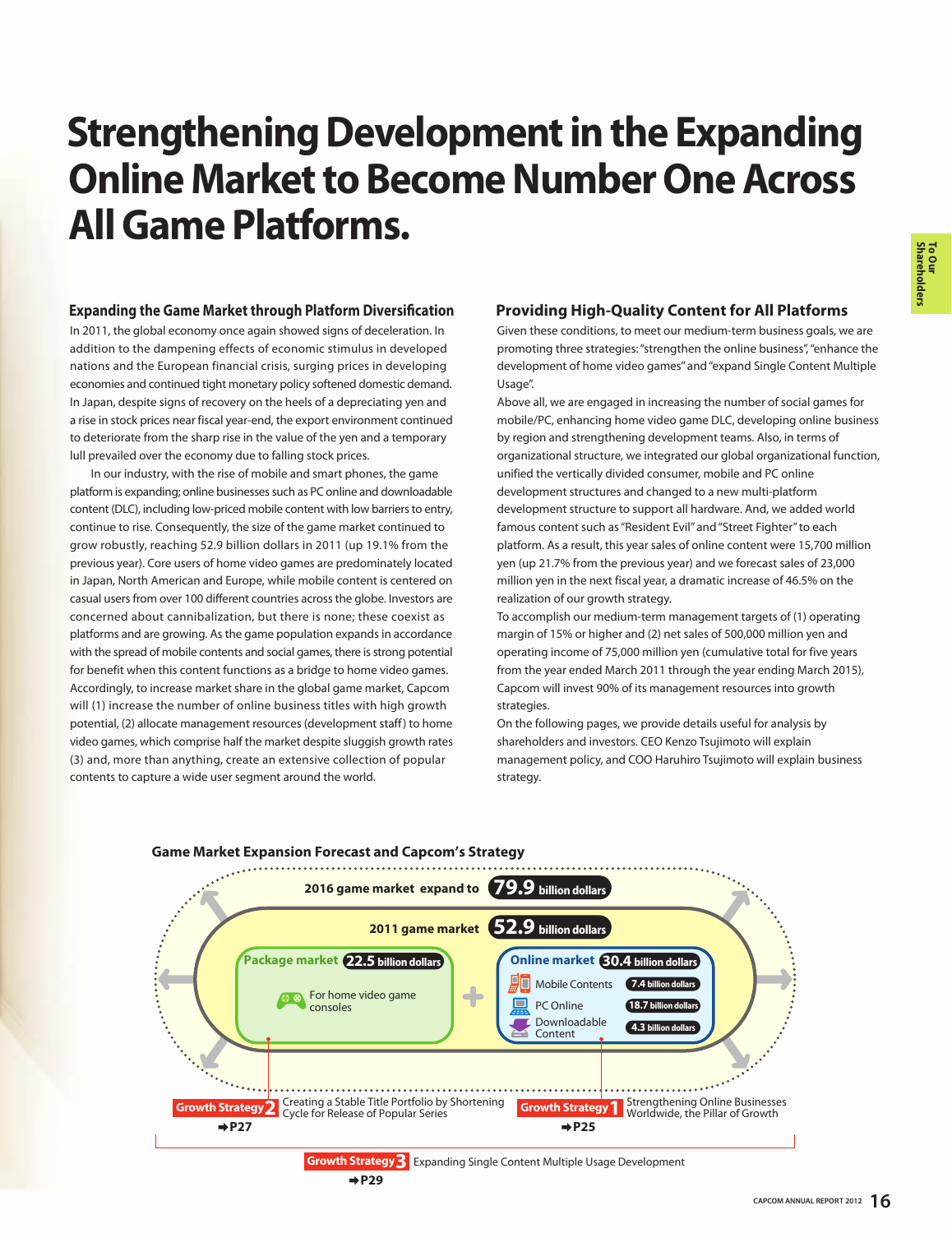## **Earnings were lower compared to last fiscal year, but we forecast our highest earnings ever in the next fiscal year as we progress on-track toward achieving our medium-term management goals.**

**In this section, I'd like to respond to investor concerns that came up in meetings during the past year, namely, performance during this fiscal year (ended March 31, 2012), medium-term business goals and strategies, the progress of structural reforms and financial and dividend policies. These issues will be addressed on the following pages in a Q&A format.**

 **This section is only an overview. For more detailed information, please see pages referenced in text.**

> Chairman and Chief Executive Officer (CEO) **Kenzo Tsujimoto**

### **Performance and Commitment**



## **What caused the declines in sales and profits in the fiscal year ended March 31, 2012?**

#### **Releasing only a few major titles was a big factor. Nonetheless, we generally achieved all our targets.**  $A_1$

#### **1. The Market Environment Surrounding Video Games**

The market environment surrounding games has four major components: home video game packages up to now, mobile contents, PC online games and downloadable content for home video game consoles (the latter three are hereinafter referred to as the "Online businesses").

 The total 2011 game market grew vigorously to 52.9 billion dollars (up 19.1% from the previous year). **Diagram 1** This can be attributed to

**Profile**

Kenzo Tsujimoto was born in Nara Prefecture in 1940. After graduating Unebi high-school (part-time), he worked at the family business while studying accounting. He left at the age of 22 to open a confectionery store in Osaka, where he started selling cotton candy machines.

 In 1970, after seeing a pachinko machine designed for children, he began selling gaming machines. Sales of the popular "Space Invaders" game made the company very successful, but performance dropped sharply after initial popularity waned.

 Tsujimoto then turned his attention to developing game software by establishing Capcom in 1983. Initially, the company developed mostly arcade machines, but then the "Nintendo Entertainment System (NES)" took off and Capcom began developing software for home video games, creating hit after hit in Japan and other countries. Capcom went public in 1990. Tsujimoto's decisive action on several structural improvements grew Capcom into one of the world's leading video game makers.

(1) the off-season before the release of next generation game consoles. Accordingly, sales of software are sluggish and unit prices are low, yet at the same time, (2) growth in the mobile and PC online markets was robust as the global adoption of mobile technology continued its rapid spread.

#### **2. Factors Contributing to Declines in Sales and Profits**

Given these conditions, net sales were 82,065 million yen (down 16.0% from the previous year), operating income was 12,318 million yen (down 13.8% from the previous year) and net income was 6,723 million yen (down 13.2% from the previous year). Diagram 2 3 4

**The main factors behind the decline in sales and profits in the** Consumer Online Games business include fewer major software releases, which decreased from five to just three compared to the

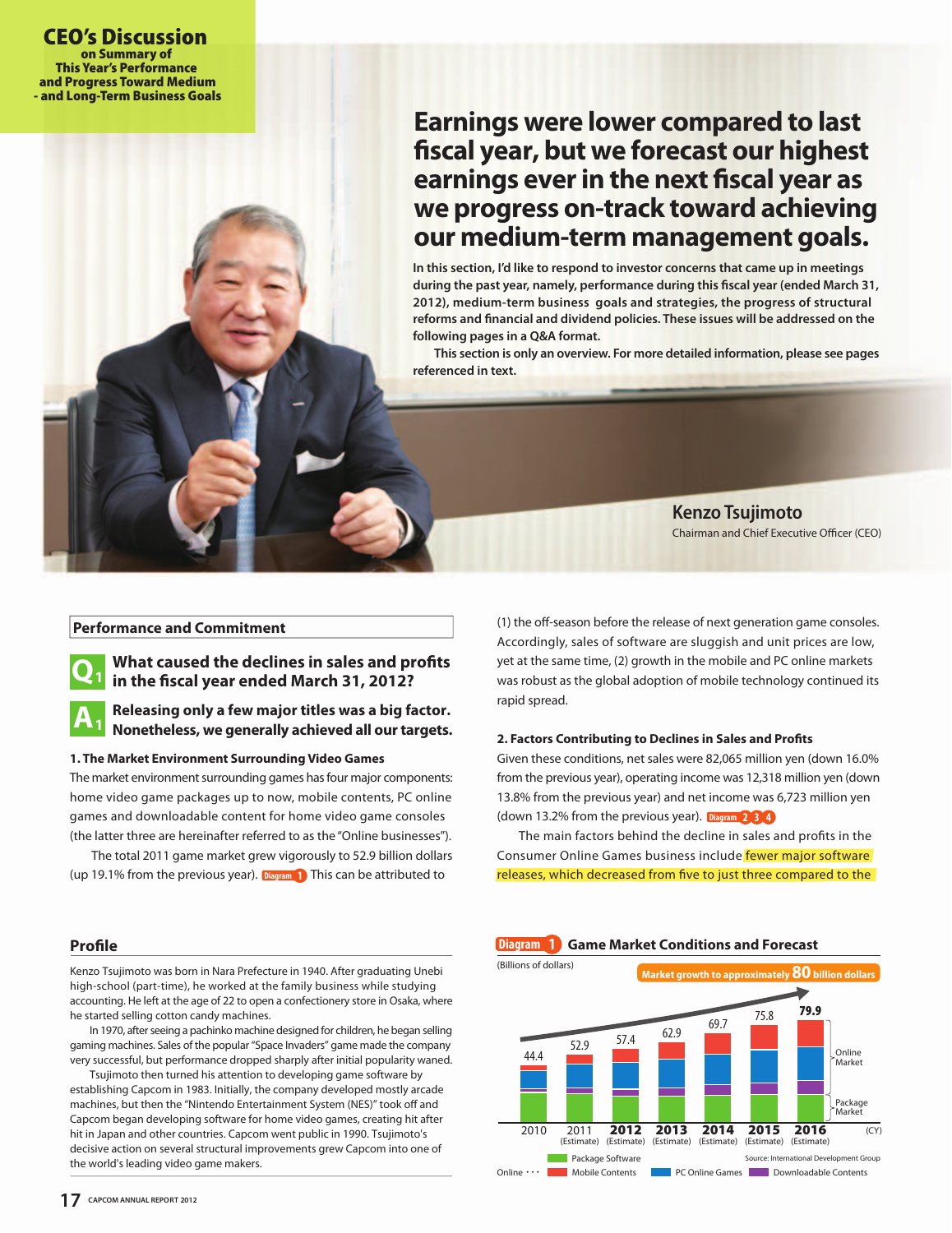previous year, as well as the postponed sales of leading software, resulting in 15.7 million units sold (down 23.4% from the previous year).

 However, net sales declined 4.6%, operating profit increased 1.8% and net sales decreased 4.0% compared to official projections, while the strength of the Mobile Contents business and efficient cost management enabled us generally to achieve our goals.

|                                 | <b>Major Package Software Comparison</b>             |                   |  |
|---------------------------------|------------------------------------------------------|-------------------|--|
| Year ended<br><b>March 2011</b> | 1. Monster Hunter Freedom 3                          | 4.6 million units |  |
|                                 | 2. Dead Rising 2                                     | 2.2 million units |  |
|                                 | 3. MARVEL VS. CAPCOM 3: Fate of<br><b>Two Worlds</b> | 2 million units   |  |
|                                 | 4. Super Street Fighter IV                           | 1.6 million units |  |
|                                 | 5. Lost Planet 2                                     | 1.5 million units |  |
| Year ended<br><b>March 2012</b> | 1. Resident Evil: Operation Raccoon City             | 1.7 million units |  |
|                                 | 2. Monster Hunter 3 (Tri) G                          | 1.6 million units |  |
|                                 | 3. Street Fighter X Tekken                           | 1.4 million units |  |

#### **3. Fulfilling Our Commitment**

At the beginning of the year, I promised to address three issues. Responding to each issue: first, by strengthening mobile contents development, (net sales up 56.6% from the previous year) and thoroughly eliminating unnecessary costs in development, sales and management, we can improve the consolidated operating margin by 0.4 point. Next, we are adjusting our structure to shorten the series title lifecycle and plan to release four major titles in the next fiscal year.

 As a result, despite the decline in sales and profits this fiscal year, Capcom should be able to fulfill the promises of growth in the next fiscal year.

See PP. 33-38 "Overview of Capcom's Business and Outlook for the Future" for more details.



 $^*$   $\bigcirc$  Achieved  $\bigtriangleup$  Somewhat achieved







 $A<sub>2</sub>$ 

**In the fiscal year ending March 31, 2013 you expect a complete turnaround, and are forecasting the highest ever earnings for Capcom. What is the basis for this outlook? Also, has Capcom been impacted by the so-called 'complete gacha' mechanics regulations?**

**By releasing major package game titles and upgrading and expanding the Online business, we anticipate net sales to increase by 27.9% and operating profit to increase 28.3%. Capcom has not been impacted by the so-called 'complete gacha' mechanics regulations.**

**'Complete Gacha' Mechanics Regulations**

Based on capsule toy machines common in Japan, 'complete gacha' involves purchasing single random items needed to collect complete sets of specific items in social games. Collecting complete sets enables the player to acquire even rarer prize items. In May 2012, the Japan Consumer Affairs Agency announced that 'complete gacha' mechanics violate laws regarding prize representation.

#### **1. Market Outlook**

We expect continued growth in the game market, which grew to 57.4 billion million dollars (up 8.5% from the previous year) in 2012. This is because (1) in the package market, despite a prolonged "transitional period" as consumers postponed purchases in anticipation of the release of next generation game consoles, (2) network advancements in the mobile and PC markets indicate high growth. **Diagram 1**

## **2. Factors Contributing to Increases in Sales and Profits**

In contrast, next fiscal year, we are plan to achieve our highest earnings ever, with net sales of 105,000 million yen (up 27.9% from the previous year), operating profit of 15,800 million yen (up 28.3% from the previous year) and net income of 9,800 million yen (up 45.7% from the previous year). Diagram 2 3 4 There are three main factors behind the anticipated **increase in sales and profits: first, in terms of package games, with a major increase in sales and profits: first, in terms of package games, with a major** 

| <b>Planned Package Software</b>  |                      |                   |  |
|----------------------------------|----------------------|-------------------|--|
| Year ending<br><b>March 2013</b> | 1. Resident Evil 6   | 7 million units   |  |
|                                  | 2. DmC Devil May Cry | 2 million units   |  |
|                                  | 3. Dragon's Dogma    | 1.5 million units |  |
|                                  | 4. Lost Planet 3     | 1.4 million units |  |



**Shareholders To Our**

(YEARS ENDING MARCH 31)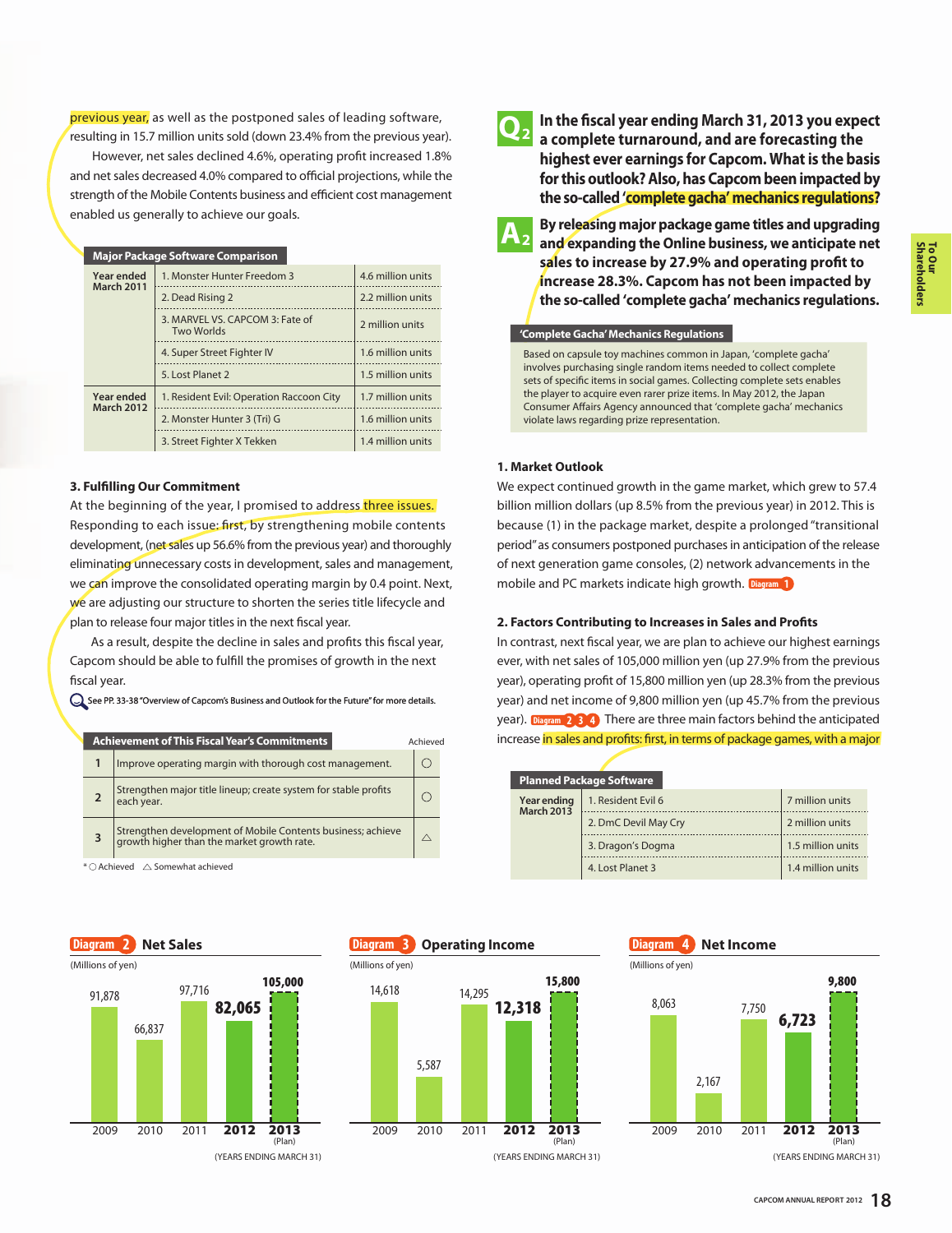title lineup including "Resident Evil 6", we plan on sales of 20 million units (up 27. 4% from the previous year), coming close to our all-time high in the fiscal year ended March 31, 2011. The second, by upgrading and expanding mobile contents and DLC titles, the Online business will grow to 23,000 million yen (up 46.5% from the previous year). Diagram 5 Third, Arcade Operations, Amusement Equipments and all businesses **Diagram 5** (excluding Other Businesses) are forecast to see an increase in sales and profits.

 Regarding 'complete gacha' mechanics regulations, as Capcom is limited to one of these titles per year, and since we are not planning any of these titles in the coming fiscal year, there is no impact.

Note: From the fiscal year ending March 31, 2013, Capcom will change its business segment classification. See P.35 and P.38 for more details.

#### **3. A New Year, A New Commitment**

#### Issues faced in the fiscal year ending March 31, 2013 are clear.

 These are (1) achieving our highest earnings ever in terms of sales, profits and all other measures, (2) creating a top-selling title with "Resident Evil 6" and achieving the series' highest sales of more than 7 million units around the world, (3) establishing Capcom and "Beeline" brands in mobile contents, grow core business supporting Capcom and (4) getting the P&S inhouse case business on track and establishing a stable business foundation.

To realize these goals, we will attempt to improve the quality of our contents by increasing the number of titles for each platform through the realignment of our development structure and enhancement of our development staff.

See P. 23-30 "Growth Strategy" for more details.

#### **Commitment**

|   | Achieve highest earnings ever in terms of sales, profits and all other<br>measures. |
|---|-------------------------------------------------------------------------------------|
|   | Create global top-selling titles.                                                   |
| 3 | Grow Mobile Contents, core businesses supporting Capcom.                            |
| 4 | Get P&S in-house case business on track.                                            |
|   |                                                                                     |

#### **"Beeline Brand"**

"Beeline Interactive, Inc." established in April 2011, is a separate brand mainly producing mobile content and distributing social games for smartphones targeting the family and light-user segments. With three development bases in Japan, North America and Europe, Beeline advances global development focused on rapidly increasing smartphone users, with over 56 million total downloads (as of March 31, 2012).

## **Second Stage of Structural Reforms**

## **What were the results of Capcom's second Q stage of structural reforms? <sup>3</sup>**



## **In the final stage beginning April 2011, we integrated our global organization function, strengthening the Online business.**

In the contents industry, the market continues to grow in response to changes that occur approximately every 10 years, but developments in the global economy last year and the rise of cloud computing and ubiquitous services indicate the market is facing a period of unprecedented upheaval.

 For the game industry—and Capcom—the time has come to change to change the business model in step with these drastic changes. Rapid growth in the smartphone and social games markets is eroding the boundary between platforms in what up to now have been main channels for package sales in independent areas: home video game and PC software. Capcom is already releasing content in these markets and views these changes as an opportunity. If we don't quickly construct an organization and strategy in response to these market changes, we will be unable to transform into a globally competitive company on a stable growth track.

 To sort out these issues, we pushed through the second stage of structural reforms started in October 2009 and created new organization and strategy.

 After the first and second stages, in the final third stage that began in April 2011, we integrated organization functions globally around social games for mobile and PC to strengthen the Online business—the linchpin of our growth strategy. Diagram 6

**CAPCOM 6** Capcom has upgraded to a structure equipped for the next five years to achieve our growth strategy in each region, including initiatives focused on the online business in burgeoning Asia.

#### **Asia Online Business**

In July 2012, Capcom established its first development base in Taiwan in an attempt to maximize profits through the expanded distribution of online and social games in Asia, primarily in the Southeast Asian region.



|                                                                                                                                                                                                                                            | Started October 2009 Started November 2010                                                                                                                                                            | <b>Started April 2011</b>                                                                                                                                                                                                                                                                               |
|--------------------------------------------------------------------------------------------------------------------------------------------------------------------------------------------------------------------------------------------|-------------------------------------------------------------------------------------------------------------------------------------------------------------------------------------------------------|---------------------------------------------------------------------------------------------------------------------------------------------------------------------------------------------------------------------------------------------------------------------------------------------------------|
| <b>Stage 1</b>                                                                                                                                                                                                                             | <b>Stage 2</b>                                                                                                                                                                                        | Stage 3                                                                                                                                                                                                                                                                                                 |
| Reexaminations of<br>underperforming<br>businesses.<br>Altered model for alliances<br>with overseas development<br>companies.<br>● Streamlined the game<br>development framework<br>in Japan and strengthened<br>the online game business. | Realigned and integrated<br>development<br>organization.<br>Established a new<br>multi-platform<br>development framework.<br>Carefully reviewed<br>balance sheet (work in<br>progress game software). | Integrate global functions of the<br>organization.<br>Absorbed sales subsidiary Capcom<br>Entertainment, Inc. in merger with<br>holding management company<br>Capcom U.S.A., Inc.<br>Capcom headquarters assumed<br>direct management of Capcom<br>U.S.A., Inc. subsidiary Beeline<br>Interactive, Inc. |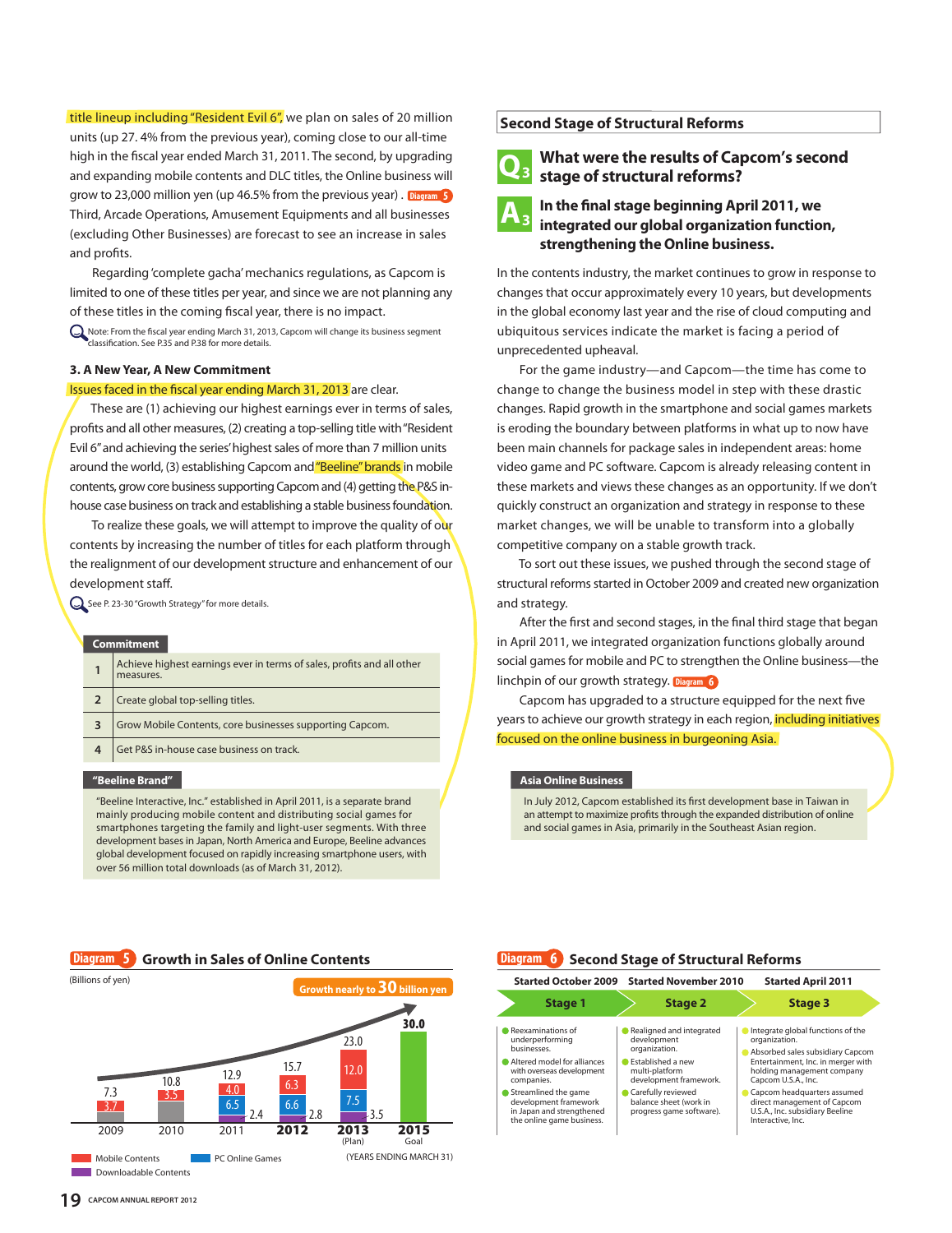## **Medium-Term Business Goals and Progress**

#### **Last year Capcom announced new mediumterm business goals. How much progress have you made and what is the strategy going forward? Q4**

**We are on track, having already achieved 36% of sales and 35% of operating profit goals over the past two fiscal years. Our strategy is to promote the expansion and upgrade of our development lineup and the strengthening of our Online business. A4**

### **1. Corporate Philosophy and the Direction of Management**

Our corporate philosophy is to create "entertainment culture" through the development of highly creative software contents that "excite" our customers and "stimulate" their senses. To realize this, our world-class R&D capabilities will serve as the basis for delivering globally popular titles and a multitude of content brimming with creativity in the home video game area.

 Furthermore, by developing our content further for various facets in a range of entertainment areas, we will be able to get more exposure and expand our fan base. We aim to become a comprehensive entertainment company that demonstrates steady growth and has a commanding presence in every business line in which we are involved. We will continue to pursue this ideal.

#### **2. Capcom's 5-Year Management**

First, I'd like to explain what we mean by Capcom's 5-year management.

 The environment surrounding the contents industry is constantly changing, and for that reason We take a look at the state of the company every five years. Of course, looking at single-year, sales decrease compared to previous years, product sales often appear to fall short of forecasts, but the important thing is that you learn to see when times are changing.

 We create a report with calculations in five-year increments then compare current numbers with numbers from five years ago and rates of change become apparent. When times are changing growth has stopped in one area, while changes are clearly taking place in another area where new elements are emerging, indicating new opportunities. In this way, five years is a very important time frame for Capcom management.

#### **3. Medium-Term Business Goals and Progress**

Capcom's medium-term business goals for the five years from the fiscal year ended March 31, 2011 through the fiscal year ending March 31, 2015 are (1) operating margin of 15% or higher and (2) net sales of 500,000 million yen (up 29.3% compared to past five years) and operating income of 75,000 million yen (up 51.5% compared to past five years). Diagram 7

At present, in terms of progress over the past two fiscal years, we are on track with cumulative sales of 179,700 million yen (36% achieved), operating profit of 26,600 million yen (35% achieved) and an operation margin of 14.8%. **Diagram 8**

## **4. Medium- and Long-Term Strategies**

Our growth strategy of expanding and upgrading our development lineup while strengthening the Online business is the key to achieving our medium- term business goals.

 First of all, expanding and upgrading our traditional home video game development lineup by shortening the series title sales cycle and establishing new titles, we will increase Single Content Multiple Usage development of popular content.

 We will also strengthen the Online business, which has strong potential for growth. Specifically, we will (1) increase the number of mobile and PC social games, (2) enhance downloadable content for home video games, (3) promote PC browser games in our traditional areas of business, Japan, North America, Europe and Asia, as well as South America and Eastern Europe as a means of developing Online business by region.

 To this end, next fiscal year, we will increase Consumer, Mobile and PC Online development staff to 100 people each.

 As a result, we aim for sales in the highly profitable Online business to increase from 15,700 million yen at the end of the fiscal year ended March 31, 2012 to 30,000 million yen in the fiscal year ending March 31, 2015. Diagram 5 By increasing the Online business sales composition, **Digital Latitude 19 increasing the chance searces sense composition**, we will gradually improve the consolidated earnings operating margin above 15%.

 Furthermore, Capcom will make an effort to stabilize earnings by placing mature businesses on the periphery and investing 10% of management resources into profit-maximizing Single Content Multiple Usage developments to seize diverse profit opportunities.

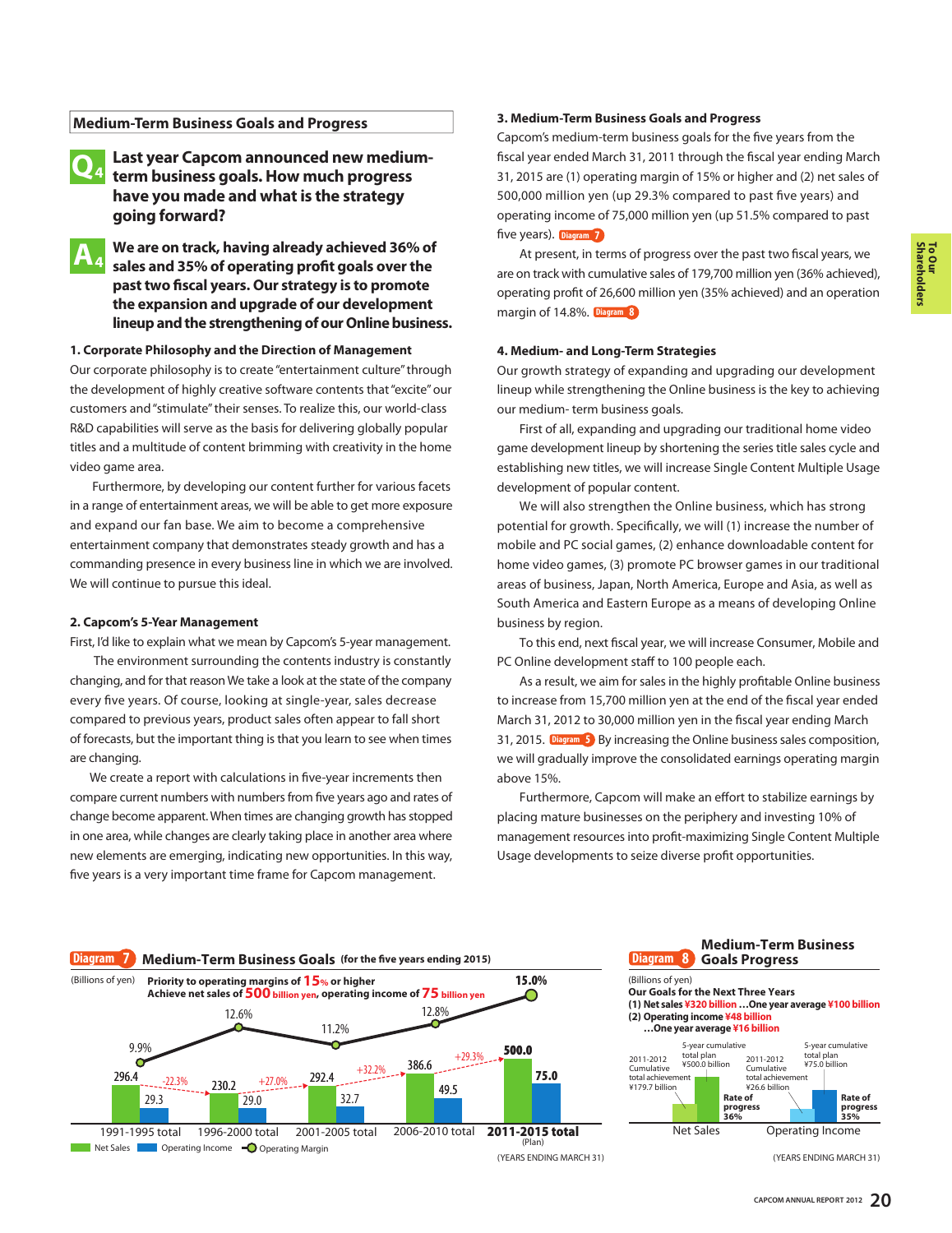### **Our Views on M&A and Business Partnerships**

#### **Capcom is intensifying M&A activities to achieve global growth; what are your thoughts on buyouts and affiliations? Q5**

**We develop overseas titles and strengthen Online business conducting buyouts and affiliations in an amicable way. A5**

#### **1. Basic Position on Acquisitions and Partnerships**

To achieve stable growth going forward, Capcom must increase its share in the giant overseas market  $\frac{D \cdot \text{logram}}{D}$  for consumer online games and expand earnings in the burgeoning online business and other and expand earnings in the burgeoning online business and other new markets. To expand market share, corporate buyouts and affiliations are an important strategy, one Capcom proactively pursues in an aim to "create gaming content with universal market appeal" and "acquire technology and expertise for new businesses".

 We also have no plans to make any Take Over Bids (TOBs) as we recognize that the human resources that create content are the most important assets in the entertainment industry. With a TOB, it is possible that the value of the acquired company will be drastically reduced as a result of employee departures. We believe choosing a partner company that complements our strengths will lead to a successful acquisition and contribute to the growth of our business. Our first objective, therefore, is to form partnerships that meet mutual needs.

#### **2. Aims and Effects of Acquisitions and Partnerships**

### This fiscal year, although there were no buyouts, we hastened **affiliations** with domestic and international development companies in all our

businesses. In package games, we teamed with Slant Six Games (Canada) to sell software and partnered with overseas developers Ninja Theory (UK) and Spark Unlimited (USA) on the development of major software. In mobile contents, to counter the lag in domestic initiatives compared to Beeline's on-track overseas development, we made an effort to acquire expertise in this new market by working with recognized leaders gloops, Inc. and gumi Inc. on the development and operation of social games.

 Reviewing the results of buyouts and affiliations up to now, Capcom has achieved success already, with 1.7 million copies of "Resident Evil: Operation Raccoon City" sold primarily overseas in fiscal 2012 and two social game titles boasting over one million members each. Going

forward, we will continue to regularly review affiliations and distribute development resources appropriately.

 Next fiscal year, we will aim for all-time high sales of 20 million units though the release of multiple major in-house titles and affiliations with other leading development companies.

|  | <b>Affiliations This Fiscal Year</b>             |                                    |                                                 |
|--|--------------------------------------------------|------------------------------------|-------------------------------------------------|
|  | <b>Overseas</b><br>Package game<br>co-developers | <b>Slant Six Games</b><br>(Canada) | Resident Evil:<br><b>Operation Raccoon City</b> |
|  |                                                  | Ninja Theory (UK)                  | DmC Devil May Cry                               |
|  |                                                  | <b>Spark Unlimited</b><br>(USA)    | Lost Planet 3                                   |
|  | <b>Domestic</b>                                  | gloops Inc.                        | Minna to Monhan Card Master                     |
|  | Social game<br>co-developers                     | qumi Inc.                          | Monhan Tankenki Maboroshi<br>no Shima           |

#### **R&D Investment and Fund Procurement**

**Q6**

**What investment strategies and means of fund procurement will you employ to achieve your medium-term business goals?**

**A6**

**We will focus investment on the Consumer Online Games and Mobile Contents businesses. Fund procurement will be primarily through debt finance.**

#### **1. Investment Size and Focus**

Capcom is formulating and executing growth strategies in each business in the pursuit of stable medium- to long-term growth. Above all, in addition to the Consumer Business, where there is room to increase share in this large-scale market, we are aware that a priority issue is ensuring sufficient investment in the Mobile Contents business, expected to be the next core business (See Q4 4. Medium- and Long-Term Strategies). Furthermore, we must invest in our developers to strengthen foundational research in next-generation consoles and increase title lineups in the Online and P&S businesses.

 Accordingly, we will invest 90% of our management resources (development investment funds and capital expenditures amounting to 38.2 billion yen), or 34.2 billion yen (up 20.0% from the previous fiscal year) on growth businesses. **Diagram 10**